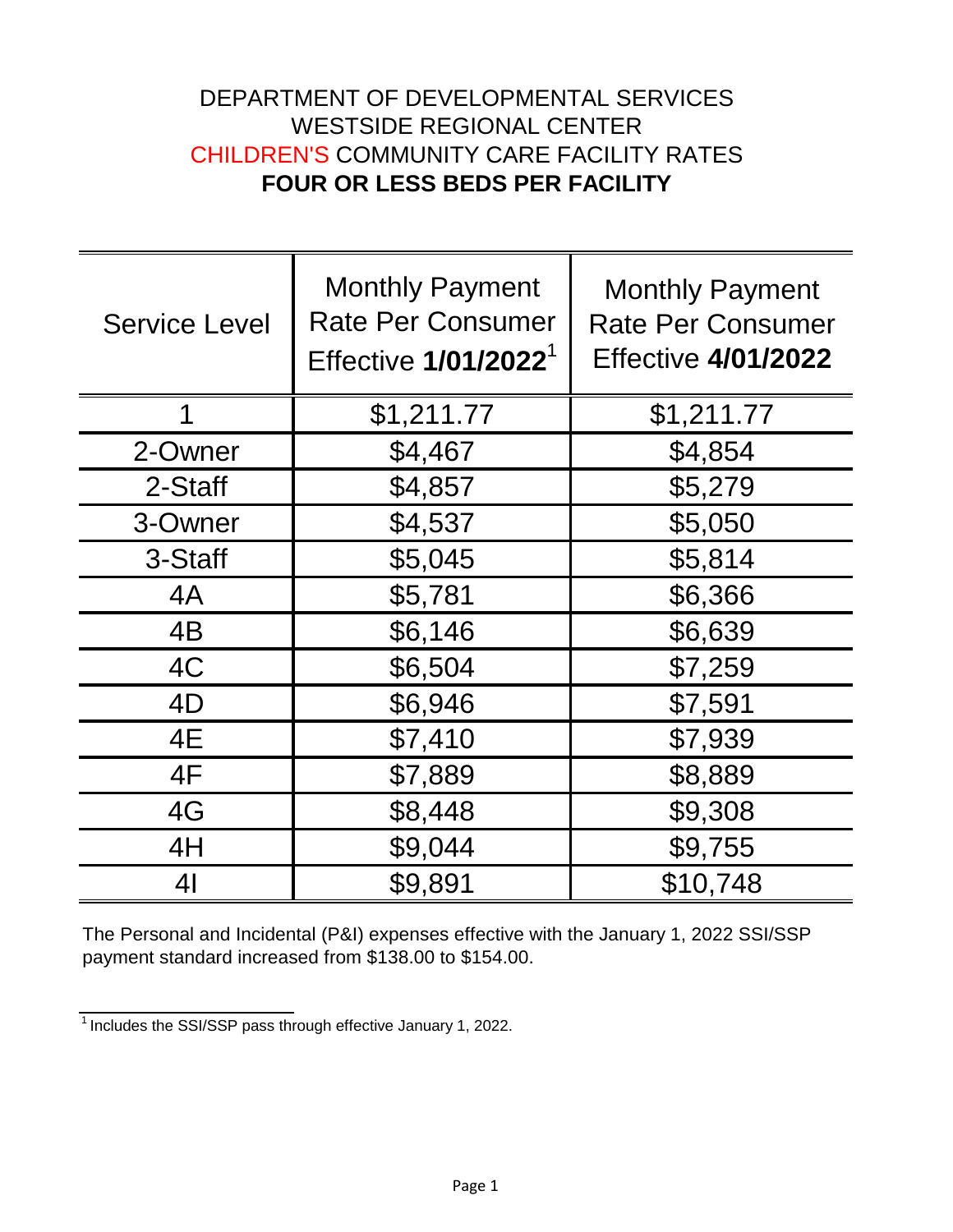## DEPARTMENT OF DEVELOPMENTAL SERVICES WESTSIDE REGIONAL CENTER CHILDREN'S COMMUNITY CARE FACILITY RATES **FIVE OR SIX BEDS PER FACILITY**

| <b>Service Level</b> | <b>Monthly Payment</b><br><b>Rate Per Consumer</b><br>Effective 1/01/2022 <sup>1</sup> | <b>Monthly Payment</b><br><b>Rate Per Consumer</b><br><b>Effective 4/01/2022</b> |
|----------------------|----------------------------------------------------------------------------------------|----------------------------------------------------------------------------------|
| 1                    | \$1,211.77                                                                             | \$1,211.77                                                                       |
| 2-Owner              | \$3,095                                                                                | \$3,522                                                                          |
| 2-Staff              | \$3,377                                                                                | \$3,830                                                                          |
| 3-Owner              | \$3,696                                                                                | \$4,326                                                                          |
| 3-Staff              | \$4,060                                                                                | \$4,880                                                                          |
| 4A                   | \$4,645                                                                                | \$5,319                                                                          |
| 4B                   | \$4,985                                                                                | \$5,574                                                                          |
| 4C                   | \$5,324                                                                                | \$6,208                                                                          |
| 4D                   | \$5,720                                                                                | \$6,505                                                                          |
| 4E                   | \$6,163                                                                                | \$6,837                                                                          |
| 4F                   | \$6,612                                                                                | \$7,770                                                                          |
| 4G                   | \$7,120                                                                                | \$8,151                                                                          |
| 4H                   | \$7,682                                                                                | \$8,573                                                                          |
| 4 <sub>l</sub>       | \$8,476                                                                                | \$9,556                                                                          |

The Personal and Incidental (P&I) expenses effective with the January 1, 2022 SSI/SSP payment standard increased from \$138.00 to \$154.00.

 $\frac{1}{1}$  Includes the SSI/SSP pass through effective January 1, 2022.